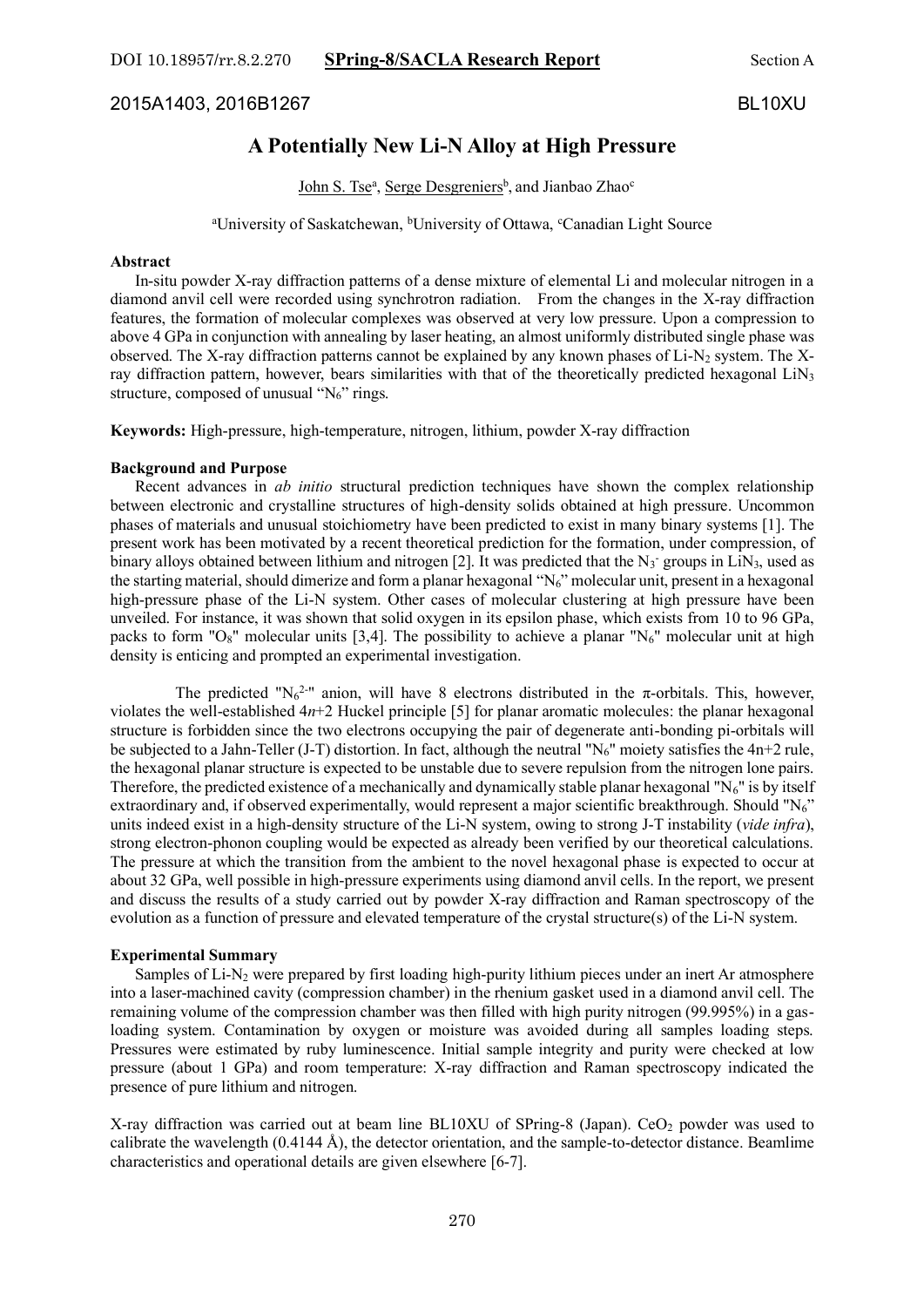#### **Results and Discussion**

The initial X-ray diffraction patterns recorded at very low pressures only showed the presence of Li and liquid N2. And upon compression up to about 3 GPa, no Li-N alloy was observed to form. At 3.5 GPa, however, a sudden drop in the sample pressure indicated, mostly likely, the formation of a Li-N alloy. At that pressure, the sample was then heated using a focused near-infrared laser beam. Extra care was then taken in heating the sample with an increasing laser power and ensuring the entire sample was heated uniformly to an approximate temperature of 1500K. Following the heating under higher compression (16 GPa), a different X-ray diffraction pattern was observed (Fig. 1), attributed to a single phase close to uniform across the entire sample. None of the diffraction peaks observed could be attributed to solid nitrogen. Furthermore, the  $N_2$  vibron in the Raman spectrum disappeared upon laser heating (inset, Fig. 1). In addition, patterns measured at different sample spots were very similar indicating a single phase was formed. A LeBail pattern refinement led to an orthorhombic unit cell with cell parameters  $a = 3.238$  Å,  $b = 7.654$  Å, and  $c = 2.311$  Å. Unfortunately, the quality of the measured X-ray diffraction pattern was suitable for further analysis.



Fig. 1 Comparison of observed (black) and calculated (red and green histogram) X-ray diffraction patterns based on the predicted P6/m LiN<sub>3</sub> structure (at 50 GPa,  $a = 4.918 \text{ Å}$  and c  $=2.376$  Å, volume  $=24.88$  Å<sup>3</sup>/f.u.). The X-ray diffraction pattern was recorded at 16 GPa after laser heating a Li-N2 mixture at approximately 1500K. The inset shows the Raman spectra, recorded before and after laser heating.

The observed pattern does not correspond to any of the theoretically predicted low-pressure  $Li-N_2$  polymorphs [2,8]. Apart from a shift to higher angles, the X-ray diffraction features of the experimental pattern, both diffraction peak distribution and relative intensities of the Bragg reflections, were found to be remarkably similar to those obtained from an X-ray diffraction calculated based on the predicted hexagonal LiN<sup>3</sup> *P*/6*m* structure. The predicted structure is expected to be stable at *P* > 32 GPa [2]. A full-pattern refinement of the observed pattern using the proposed *P*/6*m* structure or the thermodynamically stable low-pressure *C*2/*m* structure of LiN<sup>3</sup> was not successful. Nevertheless, the similarities between the observed and the calculated X-ray diffraction patterns suggest the following: it is very likely that the structure of the newly observed phase may be derived from the predicted hexagonal structure.

An attempt was made to relate the cell parameters to the orthorhombic representation of the predicted *P*6/*m* structure and arrived at a structure requiring doubling of the *a*-axis. Based on the empirical observation, a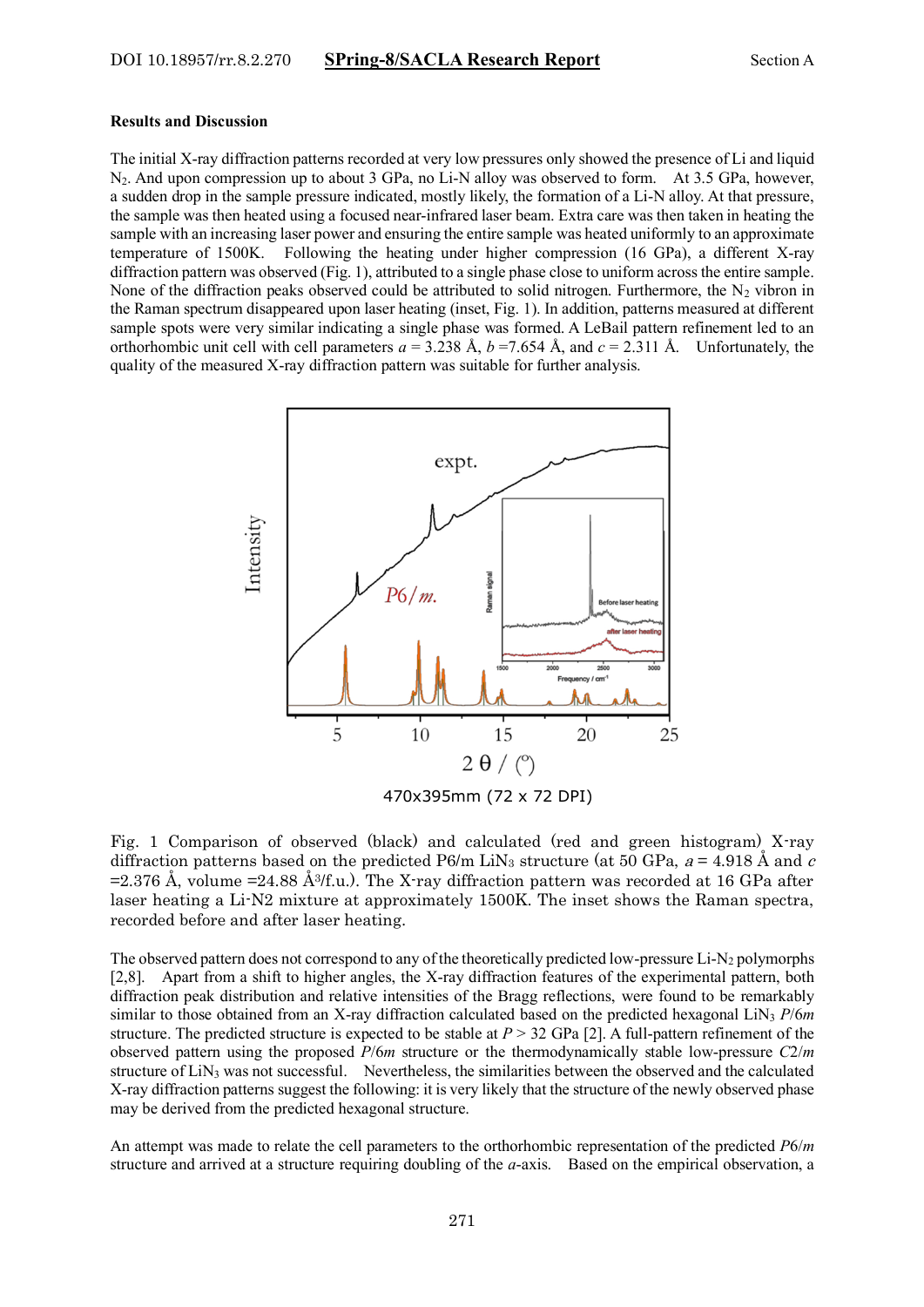### DOI 10.18957/rr.8.2.270 **SPring-8/SACLA Research Report** Section A

model was constructed starting with the unit cell of the fitted orthorhombic structure (with a doubled *a*-axis) cell and using the Li and N positions of the *P*6/*m* structure. A geometry optimization using density functional calculations were performed from 50 GPa to 5 GPa. Surprisingly, a *Cmmm* structure was found at 16 GPa with the following unit cell parameters:  $a = 6.465$ ,  $b = 7.477$ , and  $c = 2.706$  Å with atom position, Li (2h): (0,263,0,0); N(2i): (1,0,975,0) and N(4p): (0.332,0.304,0). The unit cell volume of 32.70 Å<sup>3</sup>/ f.u. is slightly denser than the predicted stable *C*2/*m* structure. A corresponding calculated X-ray diffraction pattern that matches the major features of the observed pattern is shown in Fig. 2. By comparing the X-ray diffraction patterns from the *C*2/*m*, *Cmmm,* and *P*6/*m* structures, one may speculate that, under pressure, the linear N<sup>3</sup> moieties in the *C*2/*m* structure could bend to forming the zigzag N-N chains found in the *Cmmm*  structure. A further compression of the solid broke the chains and linked the fragments to give the usual "N6" ring, as predicted in the *P*6/*m* structure. Surprisingly, no corresponding Raman signature associated with the " $N_6$ " ring were observed. One possibility is that the corresponding N-N mode frequency is accidentally close and hidden under the intense the C-C stretch of the diamond. The N-N stretch frequency in LiN<sub>5</sub>, composed of cyclic pentagonal N-N rings, was indeed very similar to that of the diamond [9].



393x423mm (72 x 72 DPI)

Fig. 2 Comparison of the LeBail fitted experimental X-ray diffraction pattern with that of the proposed *Cmmm* and previously predicted *P*6/*m* structure. The unit cell parameters are in Å.

In brief, we succeeded in synthesizing a hitherto unreported binary phase of  $Li-N<sub>2</sub>$  system at relatively low pressure, i.e., at above 4 GPa after laser heating to 1500K. It is believed that the observed X-ray pattern corresponds from a single phase. The structural determination of observed Li-N alloy was not fully successful. As mentioned, in the predicted hexagonal structure the N atoms are arranged to form " $N_6$ " rings. Since the electronic structures of many high-pressure binary alkali metal compounds can be described as Zintl's complexes [10] with full-electron transfer from the metal valence orbitals to the other elements, in this case, the hexagonal "N $_6$ <sup>2-</sup>" molecular fragment will violate the Huckel  $4n+2$  rule and, therefore, must be distorted. Thus, it is not unreasonable to hypothesize that the correct structure of LiN<sub>3</sub> corresponding to the observed X-ray diffraction pattern of the observed phase could be that of a distorted variant of the predicted ideal *P*6/*m* structure.